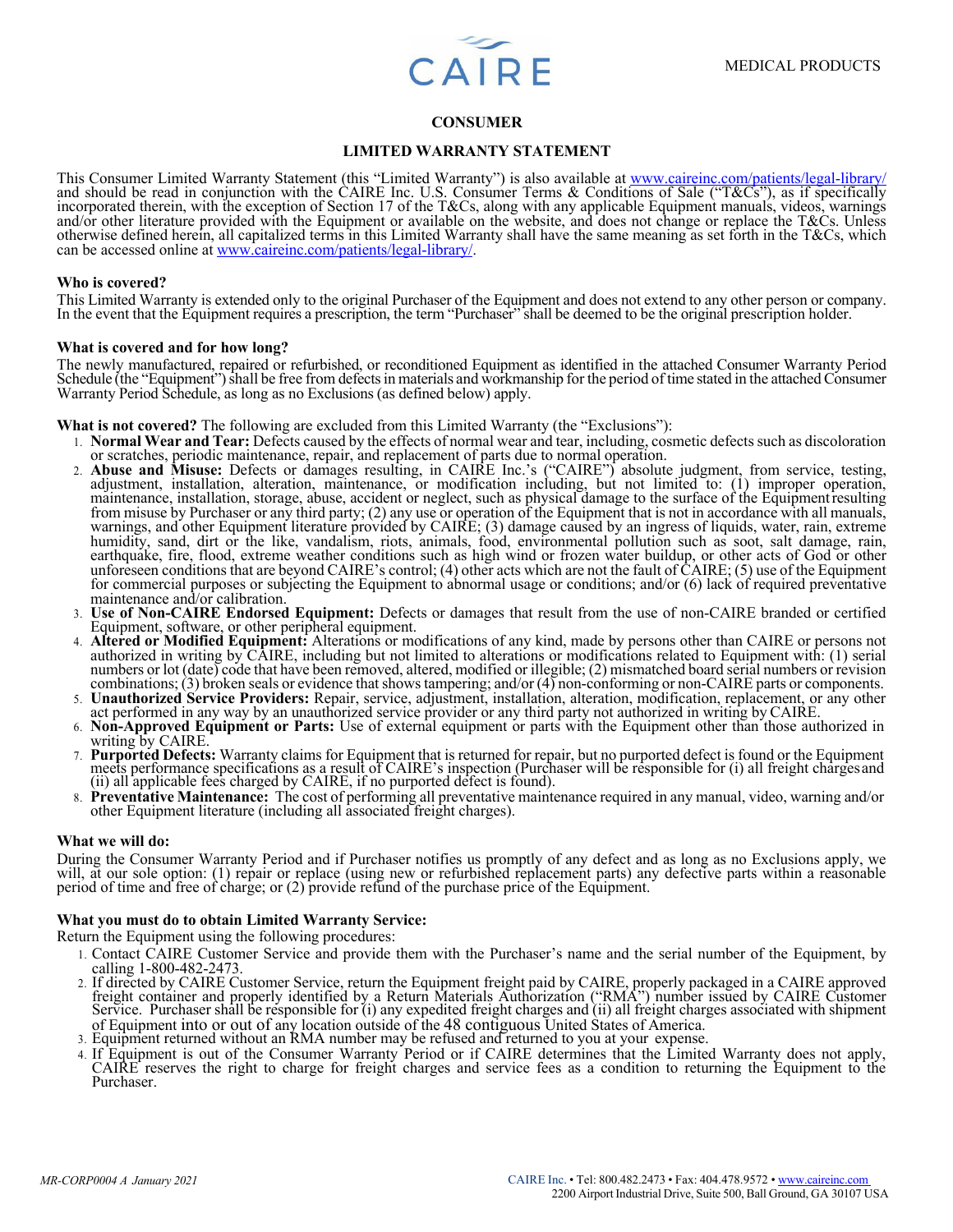At our sole discretion, CAIRE may replace or use functionally equivalent refurbished, reconditioned, or pre-owned parts, accessories, and/or components, to repair all warranted Equipment. In addition, we may require that you return the defective Equipment to us as a condition to receiving your replacement Equipment or refund. Failure to return the defective equipment could result in CAIRE charging you the list price of the replacement Equipment. Any Equipment returned to CAIRE will become CAIRE's property.

## **Limitations:**

**All implied warranties including implied warranties or conditions of merchantability and fitness for a particular use or purpose are limited in duration to the period for which this Limited Warranty is given and applies. Some states do not allow limitations on how long an implied warranty or condition lasts, so this limitation may not apply to you. The express warranties in this Limited Warranty are exclusive and may not be altered, enlarged, or changed. We are not responsible for special, indirect, incidental, punitive or consequential damages of any nature whatsoever. Some states do not allow the exclusion of incidental or consequential damages, so the above limitation may not apply to you.**

## **Other Legal Rights:**

This Limited Warranty gives you specific legal rights. You may also have other rights, which vary from state-to-state. If any part of this Limited Warranty is found to be invalid or unenforceable for any reason, then the r shall continue to be fully valid, binding and enforceable.

**Governing Law:** Any claims for breach of this Limited Warranty are governed by Georgia law, excluding its conflicts of law principles.

This Limited Warranty is provided by: CAIRE Inc. 2200 Airport Industrial Drive, Suite 500 Ball Ground, GA 30107